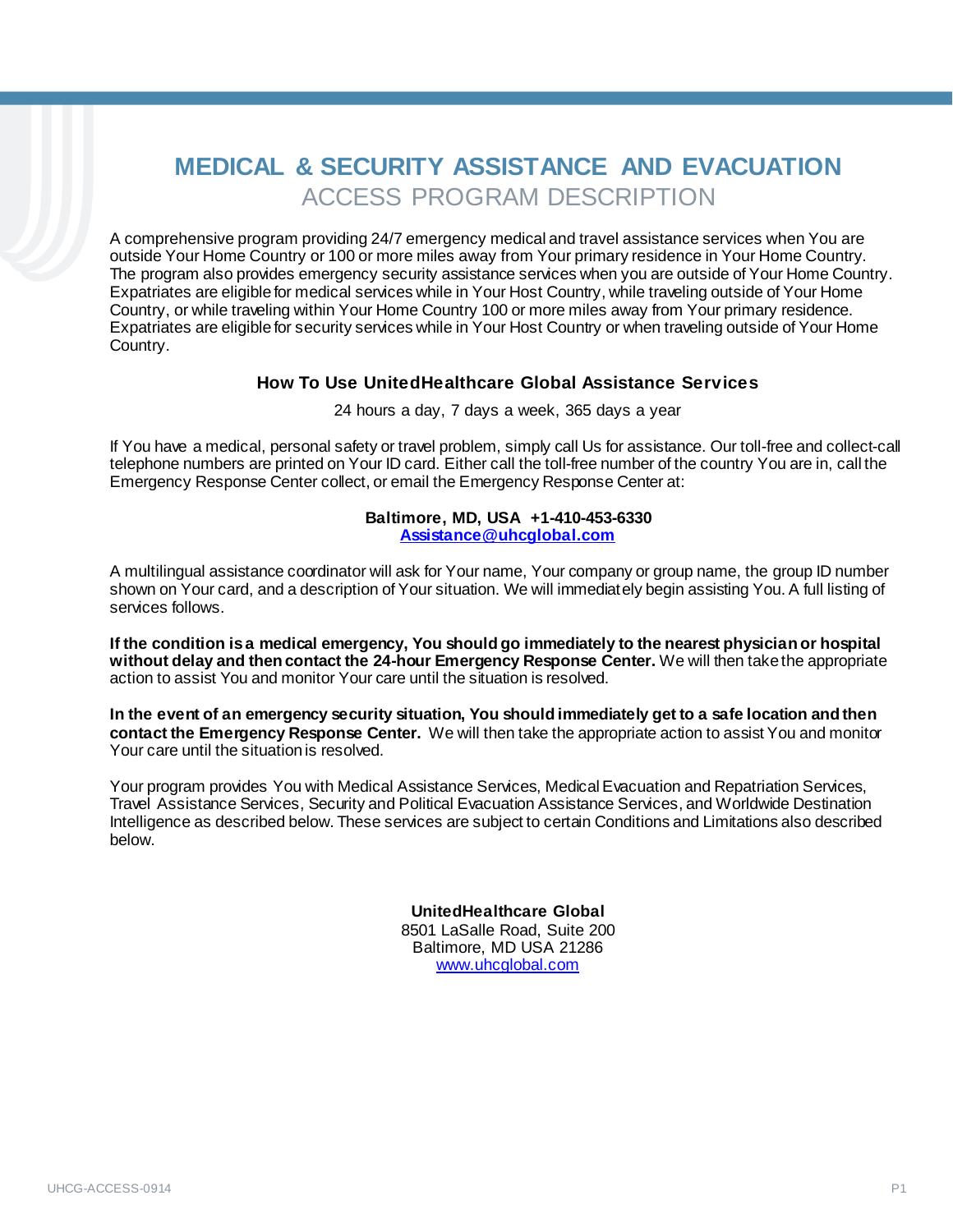## **MEDICAL ASSISTANCE SERVICES**

**Worldwide Medical and Dental Referrals:** We will provide referrals to help You locate appropriate treatment and quality care.

**Monitoring of Treatment:** Our case managers will continually monitor Your case. In addition, Our Physician Advisors provide Us consultative and advisory services, including review and analysis of the quality of medical care You are receiving.

**Facilitation of Hospital Payment:** Upon securing payment or a guarantee to reimburse, We will either wire or guarantee funds needed for hospital admittance costs. You are ultimately responsible for the payment of the cost of medical care and treatment, including hospital expenses or wiring fees.

**Transfer of Insurance Information to Medical Providers:** We will relay insurance benefit information to help prevent delays or denials of medical care. We will also assist with hospital admission and discharge planning.

**Transfer of Medical Records:** Upon Your consent, We will assist with the transfer of medical information and records to You or the treating physician.

**Medication and Vaccine Transfers:** In the event medication or vaccines are not available locally, or a prescription medication is lost or stolen, We will make commercially reasonable efforts to coordinate their transfer to You upon the prescribing physician's authorization, if it is legally permissible. You will be responsible for the cost of the medication or vaccine and any delivery costs.

**Updates to Family, Employer, and Home Physician:** With Your approval, We will provide periodic case updates to appropriate individuals You designate in order to keep them informed.

**Hotel Arrangements:** We will assist You with the arrangement of hotel stays and room requirements before or after hospitalization or for ongoing care. You are responsible for costs of lodging and incidental expenses..

**Replacement of Corrective Lenses and Medical Devices:** We will coordinate the replacement of corrective lenses or medical devices if they are lost, stolen, or broken during travel. You will be responsible for the cost of the item and any delivery costs.

### **MEDICAL EVACUATION & REPATRIATION SERVICES**

The following services are available if the Participant suffers an Injury or a sudden and unexpected Illness:

**Emergency Medical Evacuation**: If You sustain an Injury or Illness that, in the opinion of UnitedHealthcare Global and the treating health care provider, requires urgent medical attention and adequate medical treatment is not available at Your initial medical facility, We will arrange for a medically supervised evacuation to the nearest medical facility We determine to be capable of providing appropriate medical treatment. Your medical condition and situation must be such that, in the professional opinion of the health care provider and UnitedHealthcare Global, You require immediate emergency medical treatment, without which there would be a significant risk of death or serious impairment. All such arrangements must be coordinated and approved in advance by Us.

**Dispatch of Doctors/Specialists**: In an emergency where We determine that You cannot adequately be assessed by telephone for possible evacuation from Your initial medical facility, or You cannot be moved and local treatment is unavailable, We will arrange to send an appropriate medical practitioner to You when We deem it appropriate for medical management of a case. You are responsible for the payment of the cost of transportation, medical care, and treatment.

**Medical Repatriation**: Following stabilization of Your condition and discharge from the hospital, We will coordinate transportation to Your Home Country or Host Country if We determine that You should return for continuing medical care. Medical escorts and mobile medical equipment will be arranged if UnitedHealthcare Global determines either is warranted during the transportation. We will also arrange for a change to Your existing return travel arrangements if the change is required as a direct result of Your medical condition or treatment. All travel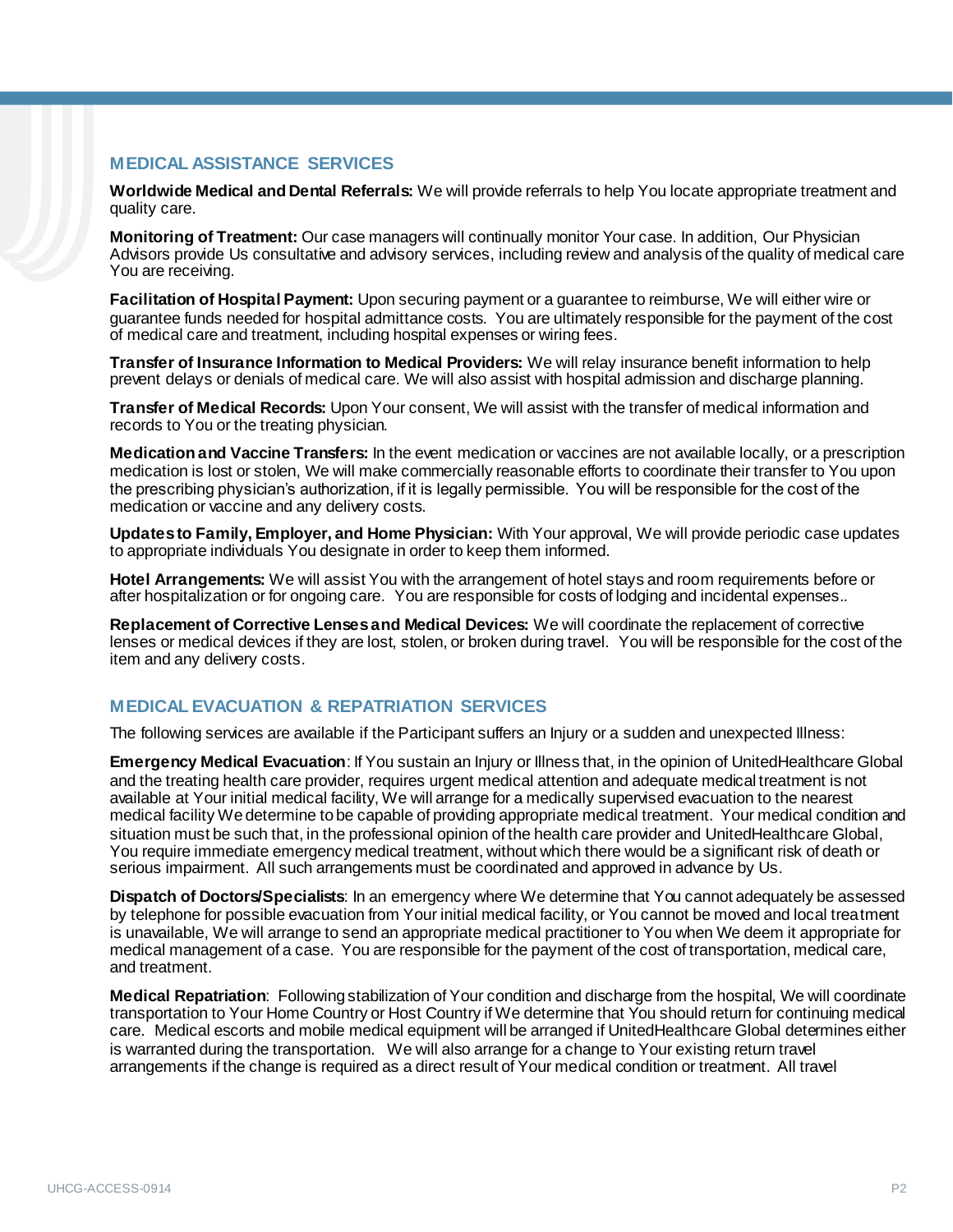arrangements will be as necessitated by Your medical condition as determined by Your treating physician and UnitedHealthcare Global. All such arrangements must be coordinated and approved in advance by Us.

**Transportation After Stabilization**: When Medical Repatriation is not required following stabilization of Your condition and discharge from the hospital, We will coordinate transportation to Your point of origin, Your Home Country, or your Host Country. All such arrangements must be coordinated and approved by Us in advance.

**Transportation to Join a Hospitalized Participant**: If You are traveling alone and are or will be hospitalized due to an Illness or Injury, We will coordinate round-trip airfare for a person of Your choice to join You. We will also assist with the arrangement of their hotel stay during Your hospitalization. Costs of travel, lodging, meals, and incidental expenses are the responsibility of the traveler.

**Return of Minor Children**: If Your minor child(ren) age 18 or under are present but left unattended as a result of Your Injury or Illness, We will coordinate airfare to send them back to Your Home Country. We will also arrange for the services, transportation expenses, and accommodations of a non-medical escort, if required and as determined by Us.

**Repatriation of Mortal Remains**: In the event of Your death, We will assist in obtaining the necessary clearances for Your cremation or the return of Your mortal remains. We will coordinate the preparation and transportation of Your mortal remains to Your Home Country or place of primary residence, as well as obtain the number of certified death certificates required by the Host Country and Home Country to release and receive the remains.

# **TRAVEL ASSISTANCE SERVICES**

**Replacement of Lost or Stolen Travel Documents:** We will assist You in taking the necessary steps to replace passports, tickets, and other important travel documents.

**Emergency Travel Arrangements:** We will make new reservations for airlines, hotels, and other travel services in the event of an Illness or Injury or Emergency Security Situation.

**Transfer of Funds:** We will provide You with an emergency cash advance subject to Us first securing funds from You or Your family. You are responsible for any fees for the wiring of these funds.

**Legal Referrals:** Should You require legal assistance, We will direct You to an attorney.

**Language Services:** Our multilingual case managers are available to provide immediate interpretation assistance in a variety of languages in an emergency; otherwise We will provide You with referrals to interpreter services. Written translations and other custom requests, including an on-site interpreter will be subject to an additional fee.

**Message Transmittals:** You may send and receive emergency messages toll-free, 24-hours a day, through Our Emergency Response Center.

### **WORLDWIDE DESTINATION INTELLIGENCE**

**Destination Profiles:** When preparing for travel, You can contact the Emergency Response Center to have a pretrip destination report sent to You. This report draws upon Our intelligence database of over 280 cities covering subject such as health and security risks, immunizations, vaccinations, local hospitals, crime, emergency phone numbers, culture, weather, transportation information, entry and exit requirements, and currency. Our global medical and security database of over 170 countries and 280 cities is continuously updated and includes intelligence from thousands of worldwide sources.

### **SECURITY AND POLITICAL EVACUATION ASSISTANCE SERVICES**

**Transportation To Departure Point:** As part of a Security or Political Evacuation, We will coordinate the arrangement of Your ground transportation to the designated international airport or other safe departure point.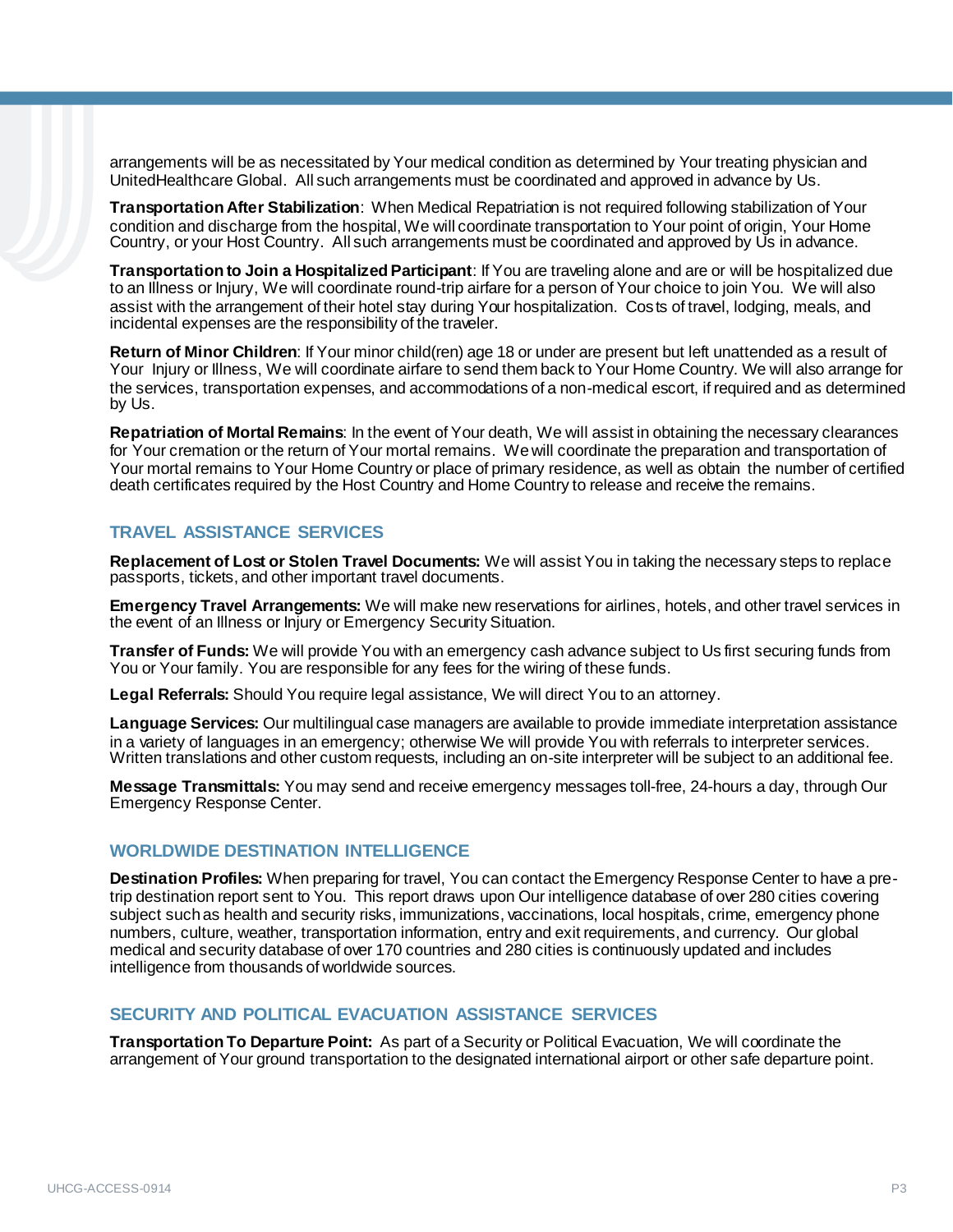**Security Evacuation:** In the event of an Emergency Security Situation, We will, to the extent commercially reasonable, arrange for Your evacuation from an international airport or other safe departure point We designate to the nearest safe haven. Evacuation must be requested within 5 days (120 hours) from the time the order to evacuate is issued by the recognized government of the Home Country or Host Country. If evacuation becomes impractical due to hostile or dangerous conditions, We will maintain contact with You and advise You until evacuation becomes viable or the Emergency Security Situation has passed.

**Political Evacuation:** In the event the officials of Your Home Country issue a written order that You depart Your Host Country for non-medical reasons, or if You are expelled or declared "persona non grata" on the written authority of Your Host Country, We will, to the extent commercially reasonable, arrange for Your evacuation from an international airport or other safe departure point to the nearest safe haven. Evacuation must be requested within 5 days (120 hours) from the time of ordered departure notice given by the recognized government of Your Home Country or Host Country.

**Transportation After Security or Political Evacuation:** Following a Security or Political Evacuation and when safety allows, We will coordinate for one-way airfare to return You to either Your Host Country or Your Home Country.

### **PROGRAM DEFINITIONS**

The following definitions apply:

"Emergency Security Situation" means a civil and/or military uprising, insurrection, war, revolution, or other violent disturbance in a Host Country, which results in either Your Home Country or Host Country ordering immediate evacuation. Emergency Security Situation does not include Natural Disasters.

"Enrollment Period" means the period of time for which You are validly enrolled for a UnitedHealthcare Global program and for which We have received the appropriate enrollment fee.

"Expatriate" means individual traveler whose trips exceed 90 consecutive days or whose travel exceeds 180 days in a 12-month period.

"UnitedHealthcare Global Physician Advisors" means physicians, retained by UnitedHealthcare Global to provide Us with consultative and advisory services, including the review and analysis of the quality of medical care You are receiving.

"Home Country" means the country as shown on Your passport or the country where You have Your primary residence.

"Host Country" means a country or territory You are visiting or in which You are living which is not Your Home Country.

"Illness" means a sudden and unexpected sickness that manifests itself during Your Enrollment Period.

"Injury" means an identifiable accidental injury caused by a sudden, unexpected, unusual, specific event that occurs during Your Enrollment Period.

"Natural Disaster" means an event occurring directly from natural cause, including but not limited to, earthquake, flood, storm (wind, rain, snow, sleet, hail, lightning, dust or sand), tsunami, volcanic eruption, wildfire or other similar event that results in severe and widespread damage such that the area of damage is declared a disaster area by the government of the Home or Host Country AND the participant's location is Uninhabitable.

"Participant" means a person validly enrolled for a UnitedHealthcare Global program and for whom We have received the appropriate enrollment fee.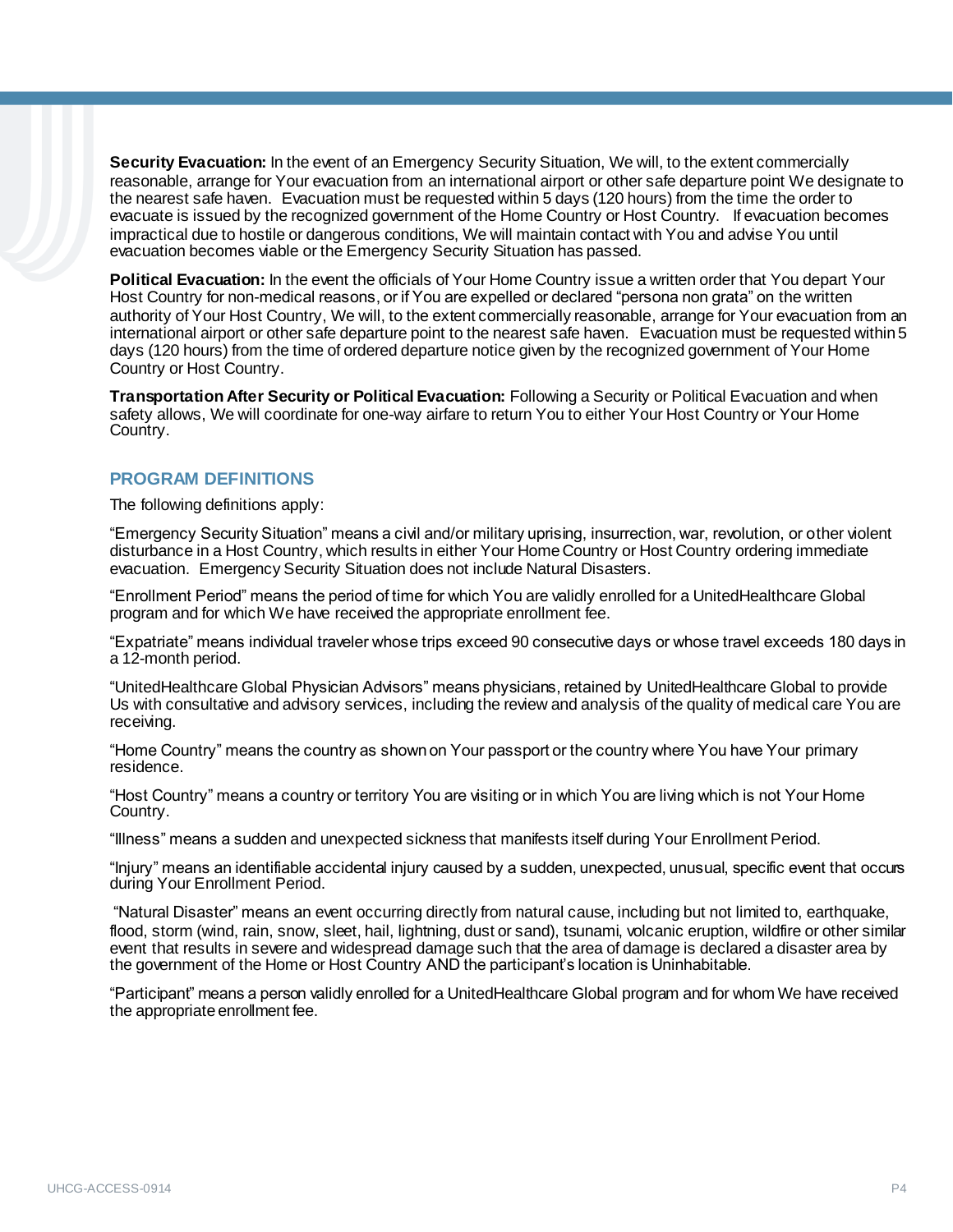"Uninhabitable" means the Participant's Host Country location is deemed unfit for residence, as determined by Our security personnel in accordance with Home Country and Host Country authorities, due to lack of habitable shelter, food, heat, and/or potable water AND no suitable supplemental housing is available within 100 miles of the disaster site.

"We," "Us," and "Our" means UnitedHealthcare Global.

"You" and "Your" means the Participant.

## **CONDITIONS AND LIMITATIONS**

The services described are available to You only during Your Enrollment Period. Medical services are available to You only when You are outside Your Home Country or 100 or more miles away from Your permanent residence in Your Home Country. Security services are available to You only when You are outside of Your Home Country. Expatriates are eligible for Medical services while in Your Host Country, while traveling outside of Your Home Country, or while traveling within Your Home Country 100 or more miles away from Your primary residence. Expatriates are eligible for Security services while in Your Host Country or when traveling outside of Your Home Country.

We reserve the right to determine, at Our sole discretion, the need for a security evacuation and the means, method, timing, and destination of that evacuation. Our security personnel will consult with relevant governments, security analysts, and the sponsor of Your UnitedHealthcare Global program. At a minimum, Our program will adhere to any announcement made by Your Home or Host Country ordering the departure of personnel. You will be responsible for all transportation and living expenses while at the safe haven. The decision to travel is the sole responsibility of the traveler.

We are not responsible for the availability, timing, quality, results of, or failure to provide any medical, security, legal or other care or service caused by conditions beyond Our control. This includes Your failure to obtain care or service or where the rendering of such care or service is prohibited by U.S. law, local laws, or regulatory agencies.

Your legal representative shall have the right to act for You and on Your behalf if You are incapacitated or deceased.

We shall not be responsible for providing any assistance services for a situation arising from:

- 1. Your traveling against the advice of a physician or traveling for the purpose of obtaining medical treatment.
- 2. Taking part in military or police service operations.
- 3. The commission of, or attempt to commit, an unlawful act.
- 4. Failure to properly procure or maintain immigration, work, residence or similar type visas, permits or documents.
- 5. Political and Security Evacuations from Your Home Country.
- 6. Political and Security Evacuations when the Emergency Security Situation precedes Your arrival in the Host Country, or when the evacuation notice issued by the recognized government of Your Home Country or Host Country has been posted for a period of more than 5 days (120 hours).
- 7. Security or Political Evacuation assistance directly or indirectly related to a Natural Disaster
- 8. The actual or threatened use or release of any nuclear, chemical or biological weapon or device, or exposure to nuclear reaction or radiation, regardless of contributory cause.